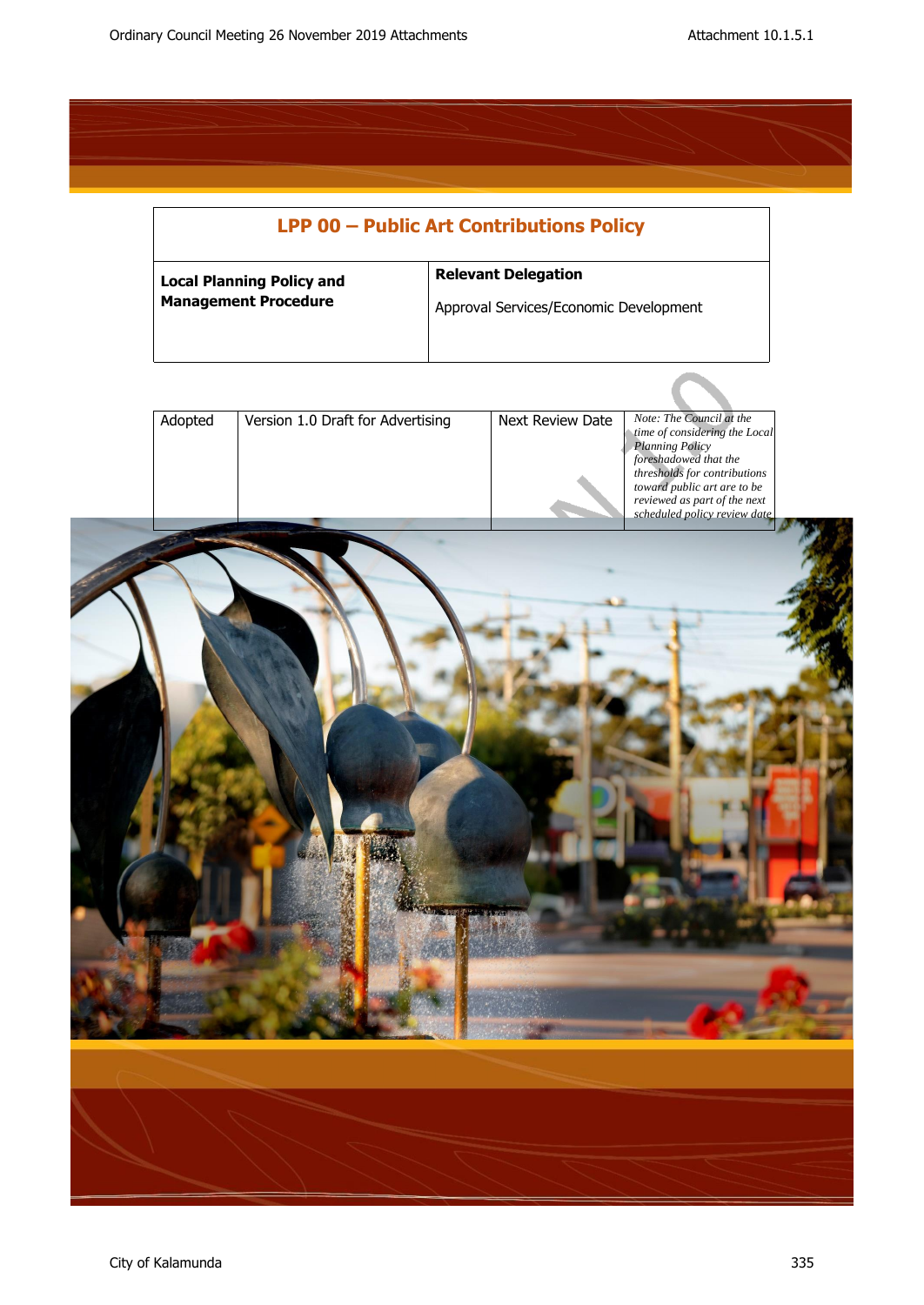# **1. Introduction**

Public art is an important part of the City of Kalamunda (the City) built and natural environment. Public art supports local identity and pride of a public place or space. It can also attract people to live, work or recreate in a place, thereby encouraging associated cultural and economic activity.

This policy relates to the provision of public art for third party development proposals that require planning approval as well as significant public works undertaken by the City itself, provides guidance on the format of public art contributions, and specifies the type and location of public art.

# **2. Policy Objectives**

# **2.1 Objectives**

This policy aims to:

- a) Facilitate the provision of public art through contributions.
- b) Develop and promote community identity.
- c) Improve the quality of the City's built environment.
- d) Inform the procurement, siting, commissioning and installation of art into public places.
- e) Include elements of design that reflect unique aspects of the area (history, natural environment).
- f) Enhance the amenity and activity options available to local residents and visitors.
- g) Enhance the provision of public art for the enjoyment of residents and visitors.
- h) Provide opportunities for local artists.

# **3. Application of Policy**

This policy applies to all applications for development approval where the estimated cost of development exceeds \$500,000 ex GST, with the exception of a single house, grouped dwelling, ancillary dwelling, building upgrades, heritage development works or any ancillary structures. It also applies to City initiated Community Facility projects and Streetscape enhancement projects, with an approved budget over \$500,000 ex GST and overheads.

# **4. Statutory Authority / Legal Status**

This Policy has been prepared under and in accordance with Schedule 2 of the Planning and Development (Local Planning Scheme) Regulations 2015.

# **5. Policy Statement**

#### **5.1 Public Art Contribution**

a) A contribution for Public Art should be provided for any development requiring planning approval valued over \$500,000 ex GST. The value of the contribution is one percent (1%) of the total estimated cost of development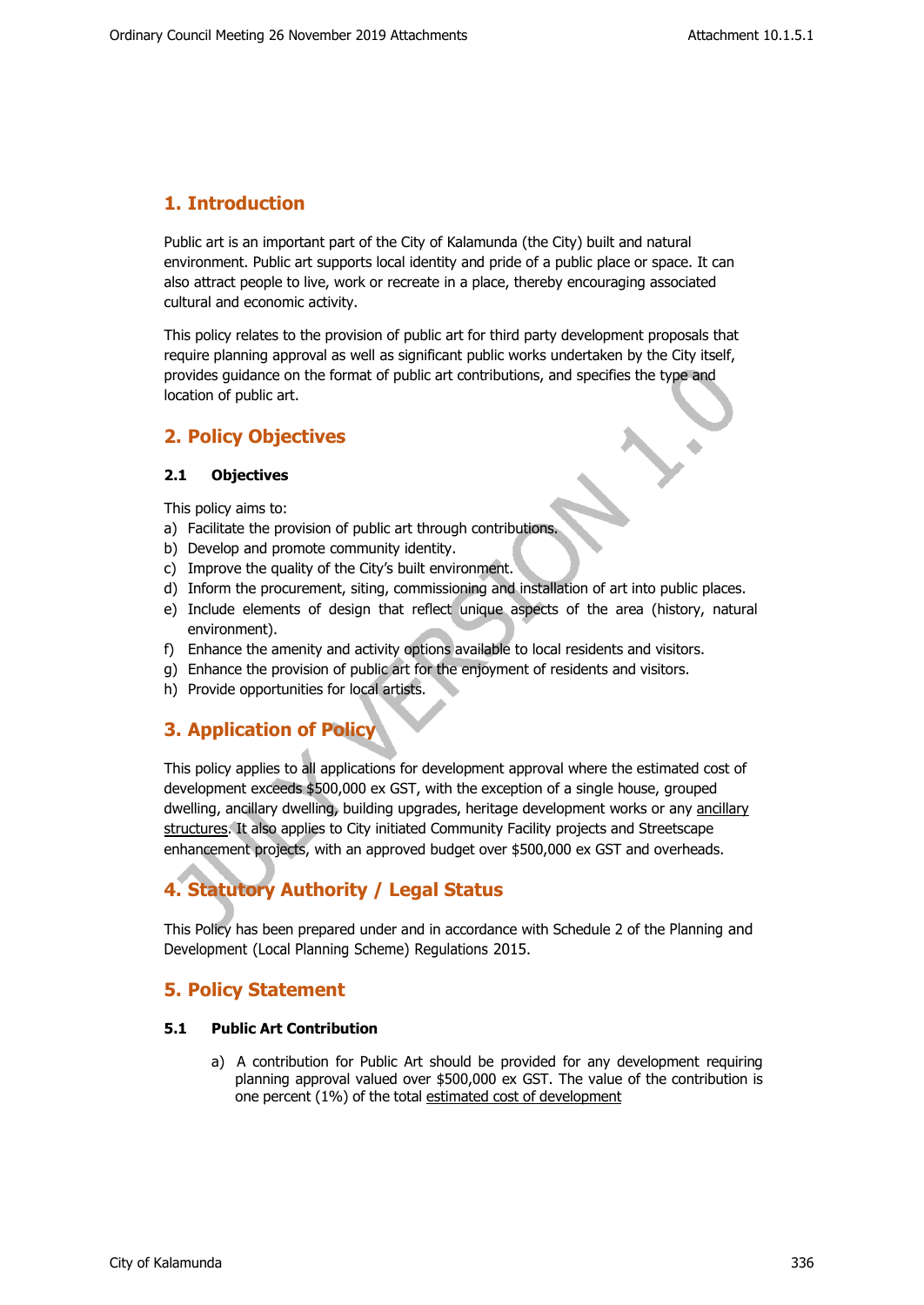(including the budgeted costs for contingencies), with a maximum contribution cap of \$250,000 ex GST.

b) A contribution for Public Art should be provided for any significant works undertaken by the City that are Community Facility projects and Streetscape enhancement projects that have an approved project budget over \$500,000 (ex GST and City overheads). This contribution is one percent (1%) of the approved project budget (ex GST and City overheads) with a maximum cap of \$250,000.

- c) An applicant/owner may choose to make a public art contribution by either:
	- i) Coordinating the public art project with a professional artist having regard for any Public Art Master Plan and the approval of the City or;
	- ii) Paying a cash-in-lieu contribution to the City for public art having regard for any Public Art Master Plan.
- d) The public art contribution is to be stipulated as a condition of development approval, or approval of project budgets for City projects, covered by this Policy.

# **5.2 Contribution Methods**

- a) The applicant can meet their public art contribution needs by addressing one of the following:
	- i) By integrating public art on-site as a development component;
	- ii) By providing public art onsite or in a publicly accessible area within the vicinity of the site subject to approval of the City, and/or;
	- iii) By payment of cash in lieu to the City's Public Art Fund for the provision of public art.

# **5.3 Cash-in-Lieu**

Contributions which amount to \$30,000 or less are to be paid as cash-in-lieu to the Public Art Fund.

Cash-in-lieu funds paid in relation to more than one development may be accrued for more comprehensive or detailed Public Art projects as determined by the City in accordance with the City of Kalamunda Public Art Master Plan.

Cash-in-lieu payments will only be refunded to the owner if the development does not proceed or does not reach the stage of substantial commencement. If the development is substantially commenced the cash-in-lieu will not be refunded.

# **5.4 Public Art Strategy and Masterplan**

The Strategy and Master plan will guide both the City and developers in the achievement of public art in developments, the expending of cash-in-lieu from public art contributions, as well as City procurement of art installations.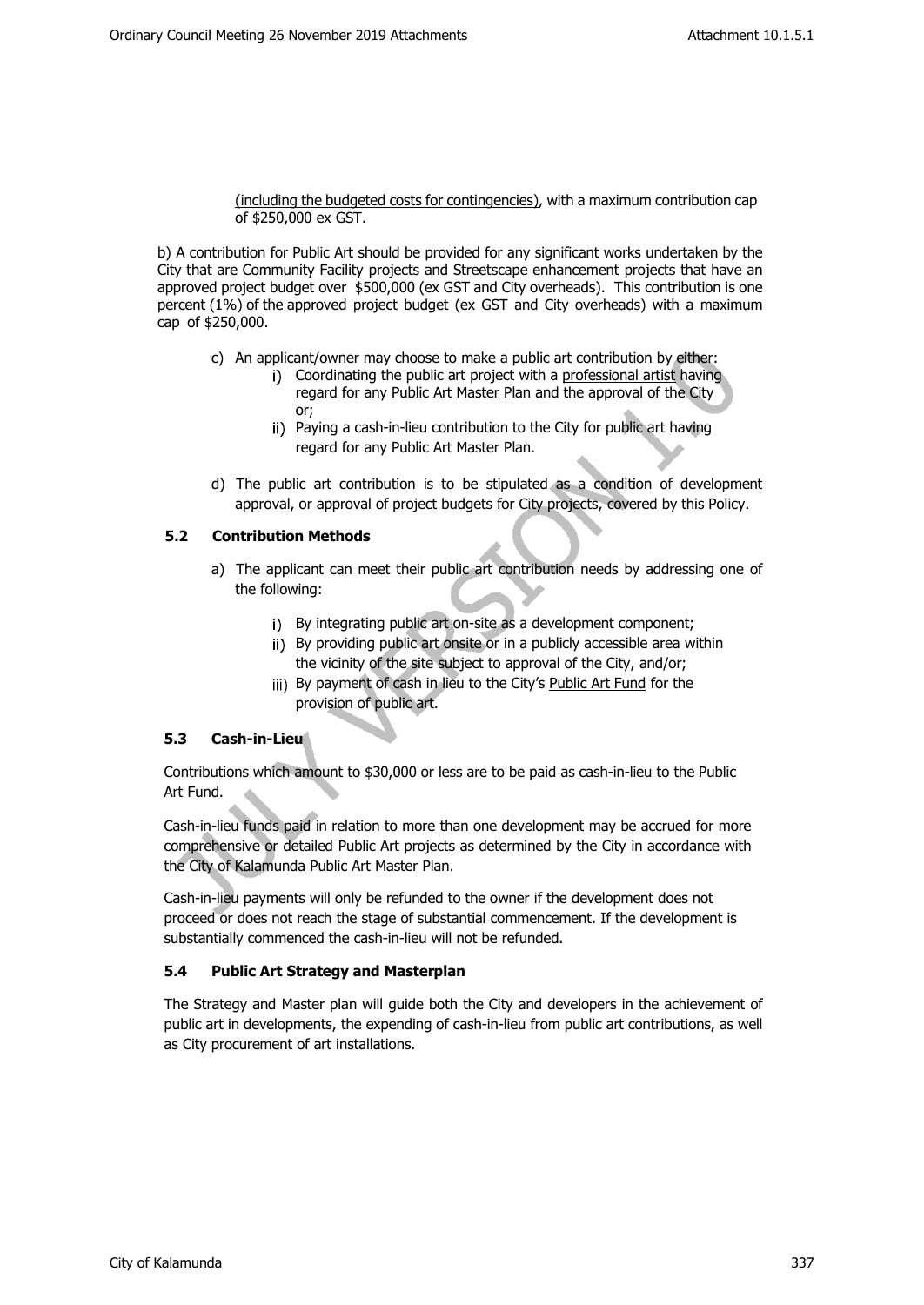The Public Art Master Plan is to provide a coordinated approach to the expenditure of monetary contributions and will guide the kind of public art that is expected in key locations throughout the City. The Masterplan will also identify landmark locations for public artwork, underpinned by the City's Reconciliation Action Plan and acknowledgement of significant sites where appropriate.

# **5.5 The Artwork**

The required public art must:

- a) Be produced by a professional artist(s);
- b) Be in a location where it is visible from the public realm for the life of the artwork;
- c) Provide a plaque or similar item installed on or nearby the public art which details the name of the installation, the artist and date the art was installed and recognise who funded or made a contribution towards the artwork through the City of Kalamunda Public Art Policy;
- d) Be installed and completed prior to the first occupation of the new development and maintained afterwards by the owner(s);
- e) Be low maintenance, robust, durable and resistant to vandalism in nature,
- f) Where possible be integrated as an intrinsic component of the development and;
- g) Be submitted with a brief Public Art Report.

# **5.6 Types of Public Art**

- a) Public art, subject to approval at the discretion of the City, may include the following types:
	- i) stand-alone sculptural works of art;
	- ji) artistic objects displayed or showcased in a public space (such as a sculpture, or moving image projection;
	- jij) murals, tiles, mosaics or bas-relief covering walls, floors and walkways;
	- 3D works which can be freestanding or wall-supported;
	- $v$ ) Community art projects coordinated by a professional artist, resulting in tangible art works
	- vi) artworks that identify or interpret a significant site, person, community, history or event (such as an interpretive marker, heritage trail, or monument);
	- vii) an artist's conceptual contribution to the planning and design of the public domain (such as a playground design or street furniture);
	- viii)the involvement of artists working on integrated elements within urban infrastructure;
	- $\dot{x}$ ) artworks that may be integrated within landscaping projects or may be the landscaping or earthworks themselves; and
	- a component of an infrastructure or capital works project (such as functional street furniture).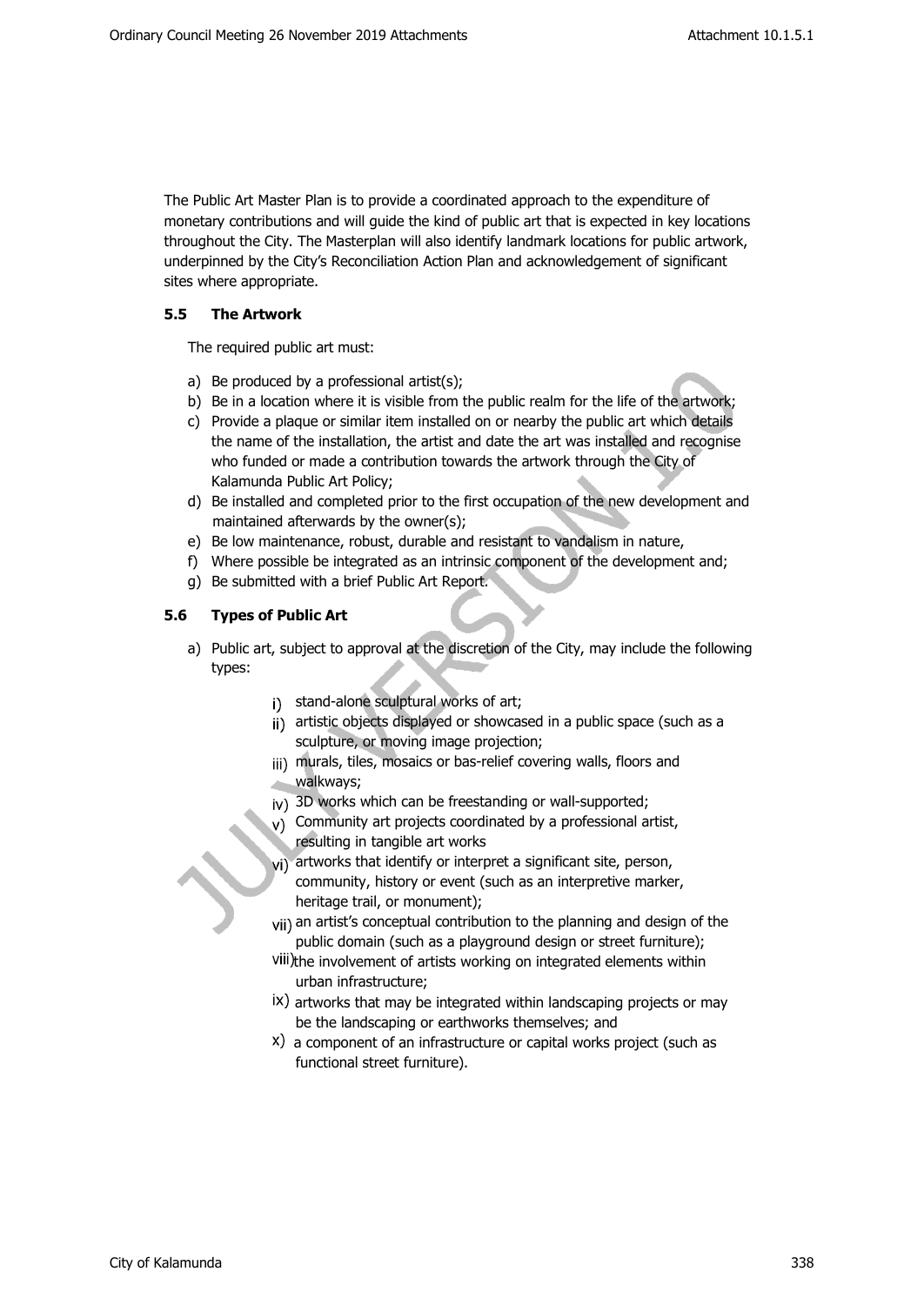- b) The following types of public art should not be provided:
	- i) Business logos, wording or names related to the development or Owner/Applicant;
	- ii) Directional elements such as super-graphics, signage or colour coding.
	- iii) 'Art objects' which are mass produced such as fountains, statuary or playground equipment.
	- $\dot{N}$ ) "Off the shelf" art and/or art reproductions.
	- Landscaping or generic hardscaping elements which would normally be associated with the project.
	- vi) Services or utilities necessary to operate or maintain artworks.
	- vii) Temporary and ephemeral art installations such as performance art, music, dance or exhibitions which result in short-term impact
	- viii) Art that requires significant ongoing curation and maintenance costs borne by the City.

#### **5.7 Public Art Report**

Public art applications in the City must be accompanied with a brief report including:

- a) Details of the artist's qualifications, experience and suitability;
- b) Detailed plans of the artwork(s);
- c) A description of the artwork, including the motivation behind it and its meaning;
- d) Any opportunities for participation in the artworks program by local community and school groups;
- e) Details of cost calculations for public art;
- f) Details of requirements and written consent from the artist for any ongoing care or maintenance provisions by the landowner(s),
- g) Details of proposed ongoing curation and maintenance costs and;
- h) Written acknowledgement of the implications of the Copyright Amendment (Moral Rights) Act 2000, how the artist will be acknowledged, consent for any required maintenance or relocation and consent for the City of Kalamunda to publish images of the artwork.

#### **5.8 Copyright and Maintenance of Artwork**

- a) Copyright for completed artworks on public land are held mutually by the City of Kalamunda and the artist. Where located on privately owned land copyright is held mutually by the land owner, artist and City of Kalamunda. In practical terms, this means that the City or land owner has the right to reproduce extracts from the design documentation and photographic images of the artwork for marketing purposes such as annual reports, information brochures about the development or information brochures about the artwork.
- b) The artist will have the right to reproduce extracts from the design documentation or photographic images of the artwork in books or other publications associated with the artist or artwork.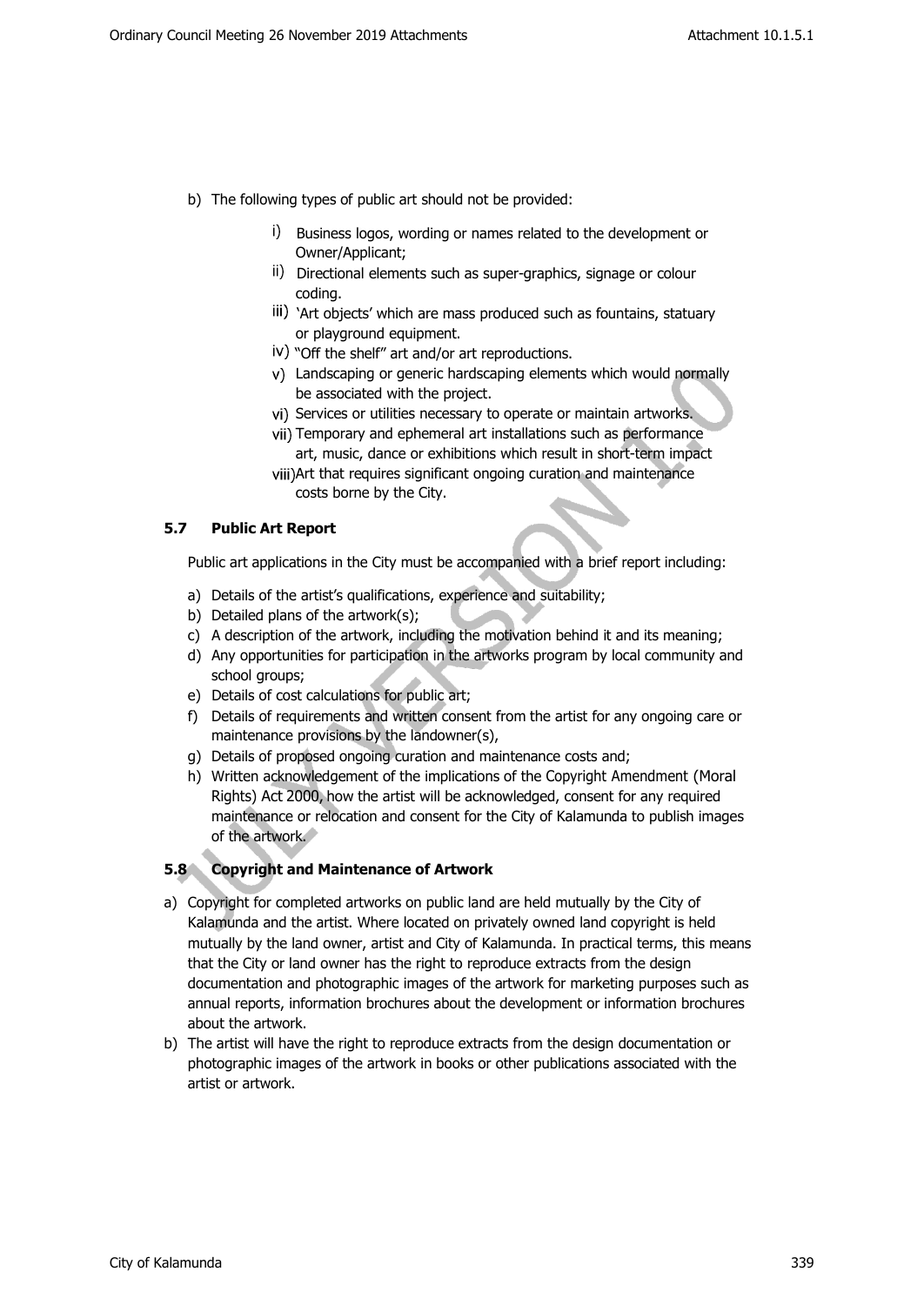c) Where located on public land the ongoing maintenance of the artwork is the responsibility of the City of Kalamunda. Where located on privately owned land the land owner is responsible for maintenance.

# **5.9 Kalamunda Art Advisory Committee (KAAC)**

The role of the Art Advisory Committee is to guide and inform Public Art processes, as well as assisting with applying the provisions of the Public Art Local Planning Policy and any Public Art Master Plan.

The KAAC is a sub-committee of Council nominated in accordance with the City's Local Planning Scheme No. 3, Clause 10.3, to provide professional advice in relation to public art installations.

# **6. Definitions**

# **6.1 Ancillary Structures**

Includes structures which are additional to the primary development such as an outbuilding, ancillary dwelling, patio, water tank, verandah, fencing, hardstand areas, carparking or other additions to an existing land use.

# **6.2 Estimated Cost of Development**

Estimated cost of development includes all costs associated with the preparation, construction and full completion of a development, including all materials, labour, servicing and ancillary costs and includes the budgeted project contingency costs.

#### **6.3 Professional Artist**

Means an artist with extensive Public Art experience. A Professional Artist can be defined as a person who fits into at least two of the following categories:

- a) A person who has a tertiary qualification in the visual arts, or when the brief calls for it, other art forms such as multimedia, or;
- b) A person who has a track record of exhibiting and selling artwork at reputable art galleries, or;
- c) A person who is represented in major public collections, or;
	- d) A person who earns more that 50% of their income from arts related activities such as undertaking public art commissions.

# **6.4 Public Art**

"Public Art" refers to artwork in any medium, planned and executed in a publicly accessible area, specifically created to be experienced within the public realm. The creation of Public Art considers the site context and its accessibility to the public. It is widely understood to encompass many forms, materials, processes and intended goals.